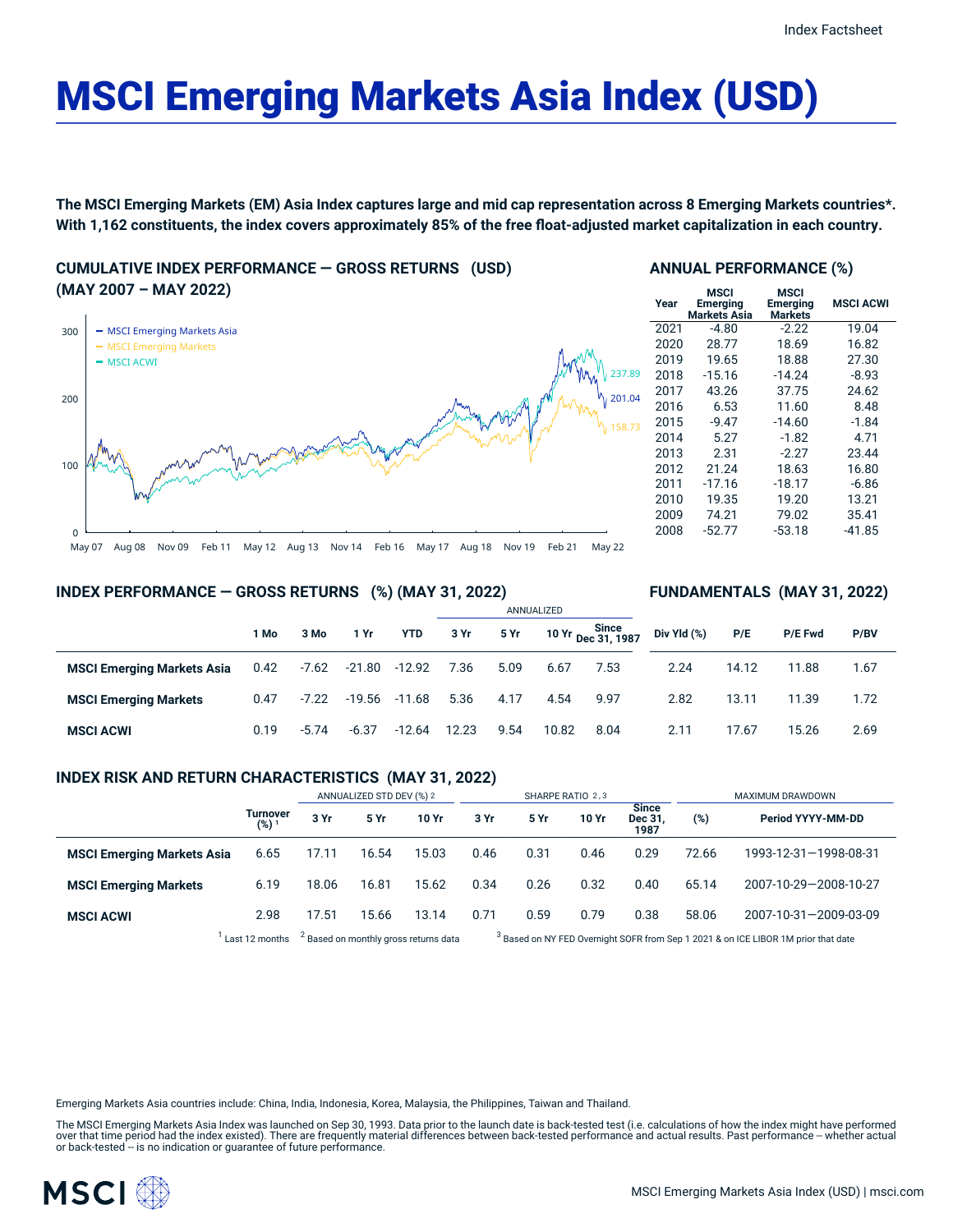## **INDEX CHARACTERISTICS**

#### **TOP 10 CONSTITUENTS**

|                     | <b>MSCI Emerging Markets Asia</b> |                                 | Country   | <b>Float Adj Mkt</b> | Index      | <b>Sector</b>     |
|---------------------|-----------------------------------|---------------------------------|-----------|----------------------|------------|-------------------|
| Number of           | 1.162                             |                                 |           | Cap<br>USD Billions) | Wt. $(\%)$ |                   |
| <b>Constituents</b> |                                   | TAIWAN SEMICONDUCTOR MFG        | TW        | 475.28               | 8.79       | Info Tech         |
|                     | <b>Mkt Cap (USD Millions)</b>     | TENCENT HOLDINGS LI (CN)        | <b>CN</b> | 266.17               | 4.92       | Comm Srvcs        |
| <b>Index</b>        | 5,405,526.05                      | SAMSUNG ELECTRONICS CO          | <b>KR</b> | 260.18               | 4.81       | Info Tech         |
| Largest             | 475.278.64                        | ALIBABA GRP HLDG (HK)           | <b>CN</b> | 186.24               | 3.45       | Cons Discr        |
| <b>Smallest</b>     | 96.68                             | <b>MEITUAN B</b>                | CN        | 97.54                | 1.80       | Cons Discr        |
| Average             | 4.651.92                          | <b>RELIANCE INDUSTRIES</b>      | IN        | 96.80                | 1.79       | Energy            |
| Median              | 1.489.91                          | CHINA CONSTRUCTION BK H         | <b>CN</b> | 71.58                | 1.32       | <b>Financials</b> |
|                     |                                   | <b>INFOSYS</b>                  | IN        | 65.16                | 1.21       | Info Tech         |
|                     |                                   | JD.COM (HK)                     | <b>CN</b> | 57.76                | 1.07       | Cons Discr        |
|                     |                                   | <b>HOUSING DEV FINANCE CORP</b> | IN        | 51.09                | 0.95       | <b>Financials</b> |
|                     |                                   | Total                           |           | 1.627.81             | 30.11      |                   |

# **FACTORS - KEY EXPOSURES THAT DRIVE RISK AND RETURN MSCI FACTOR BOX**



## **SECTOR WEIGHTS**



# **MSCI FaCS**



broad global index - MSCI ACWI IMI.

Neutral factor exposure (FaCS = 0) represents MSCI ACWI IMI.

# **COUNTRY WEIGHTS**



# **MSCI**<sup>®</sup>